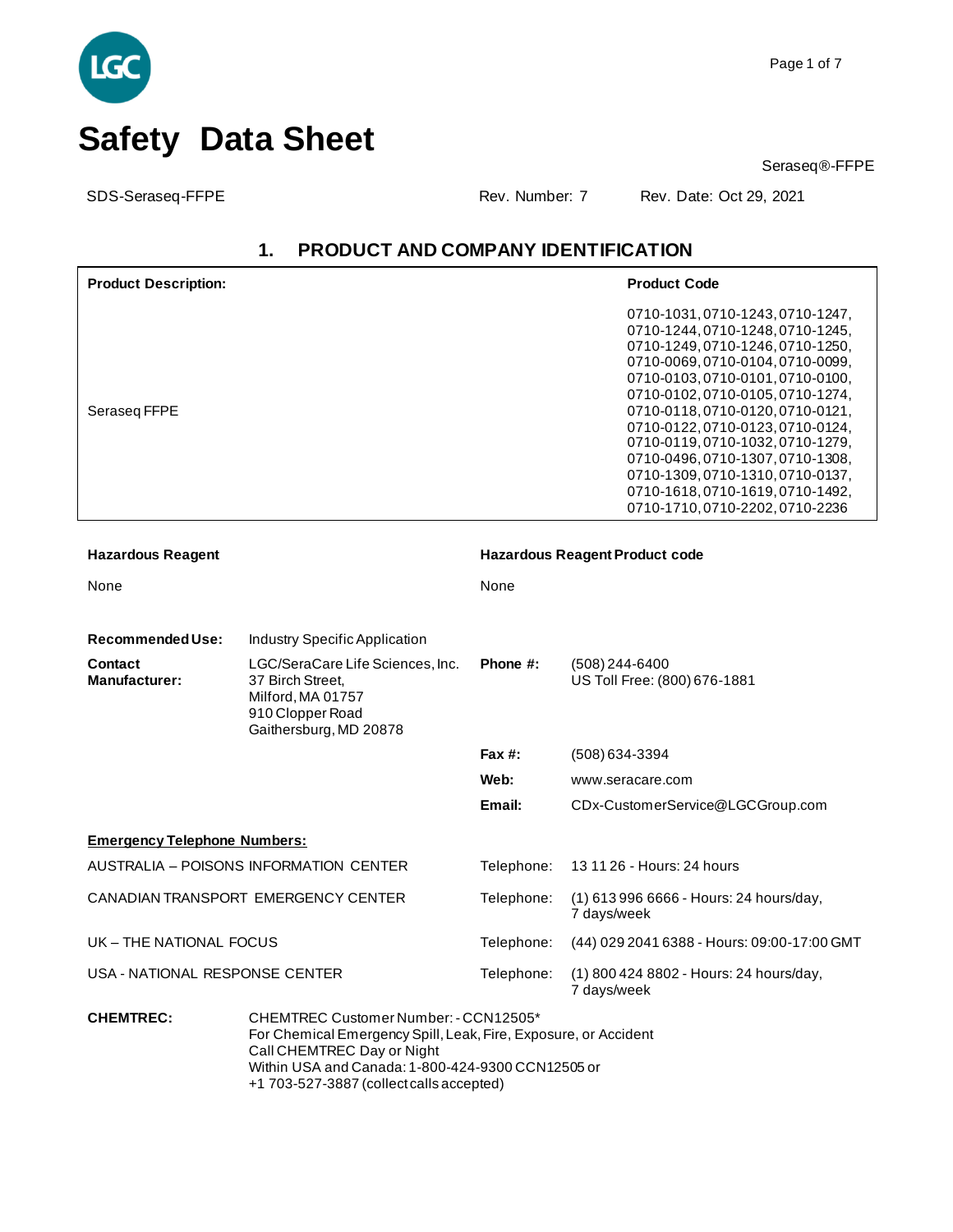Page 2 of 7

Seraseq®-FFPE

SDS-Seraseq-FFPE Rev. Number: 7 Rev. Date: Oct 29, 2021

# **2. HAZARD IDENTIFICATION**

| Hazard Type:                                            | Not Known.                                                                                               |                                                                                                                                     |             |
|---------------------------------------------------------|----------------------------------------------------------------------------------------------------------|-------------------------------------------------------------------------------------------------------------------------------------|-------------|
|                                                         |                                                                                                          | GHS Classification in accordance with 29 CFR 1910 (OSHA HCS)                                                                        |             |
| <b>GHS Classification:</b>                              | Non-Regulated Material.                                                                                  |                                                                                                                                     |             |
| <b>Biological Hazard:</b>                               | None.                                                                                                    |                                                                                                                                     |             |
| <b>Hazard Statements:</b>                               | Non-Regulated Material.                                                                                  |                                                                                                                                     |             |
| <b>Precautionary Statements:</b>                        | Non-Regulated Material.                                                                                  |                                                                                                                                     |             |
| Symbols and Indications of<br>Danger:                   | Non-Regulated Material.                                                                                  |                                                                                                                                     |             |
| <b>Principle Route of Exposure:</b>                     | Not Known.                                                                                               |                                                                                                                                     |             |
| <b>Acute Effects: Eye</b>                               | Unknown.                                                                                                 |                                                                                                                                     |             |
| <b>Acute Effects: Skin</b>                              | Unknown.                                                                                                 |                                                                                                                                     |             |
| <b>Acute Effects: Inhalation</b>                        | Unknown.                                                                                                 |                                                                                                                                     |             |
| <b>Inhalation Risk:</b>                                 | Unknown.                                                                                                 |                                                                                                                                     |             |
| <b>Short-Term Exposure:</b>                             | Unknown.                                                                                                 |                                                                                                                                     |             |
| Long-Term Exposure:                                     | Unknown.                                                                                                 |                                                                                                                                     |             |
| Ingestion:                                              | Unknown.                                                                                                 |                                                                                                                                     |             |
| 3.                                                      |                                                                                                          | <b>COMPOSITION/INFORMATION ON INGREDIENTS</b>                                                                                       |             |
| <b>Component</b>                                        | <b>Chemical</b>                                                                                          | % Weight                                                                                                                            | <b>CAS#</b> |
| <b>Formalin Fixed Paraffin</b><br><b>Embedded Cells</b> | Proprietary                                                                                              | Proprietary                                                                                                                         | Proprietary |
| <b>GHS Classification:</b>                              |                                                                                                          | The product does not need classification according to OSHA HazCom Standard<br>29 CFR paragraph (d) of §1910.1200(g) and GHS Rev 03. |             |
| <b>FIRST AID MEASURES</b><br>4.                         |                                                                                                          |                                                                                                                                     |             |
| <b>General Advice:</b>                                  | No special measures required.                                                                            |                                                                                                                                     |             |
| <b>Oral Exposure:</b>                                   | If swallowed and symptoms occur, consult a doctor.                                                       |                                                                                                                                     |             |
| <b>Inhalation Exposure:</b>                             | Supply fresh air; consult doctor in case of complaints.                                                  |                                                                                                                                     |             |
| <b>Skin Exposure:</b>                                   | If skin irritation occurs, consult a doctor.                                                             |                                                                                                                                     |             |
| Eye Exposure:                                           | If eye irritation occurs, consult a doctor. Rinse opened eye for several minutes under<br>running water. |                                                                                                                                     |             |
| <b>FIRE FIGHTING MEASURES</b><br>5.                     |                                                                                                          |                                                                                                                                     |             |
| <b>Extinguishing Media:</b>                             |                                                                                                          | Use fire fighting measures that suit the environment.                                                                               |             |
| <b>Unusual Fire and Explosive</b><br>Hazards:           | No further relevant information.                                                                         |                                                                                                                                     |             |
| <b>Flash Point:</b>                                     | No further relevant information.                                                                         |                                                                                                                                     |             |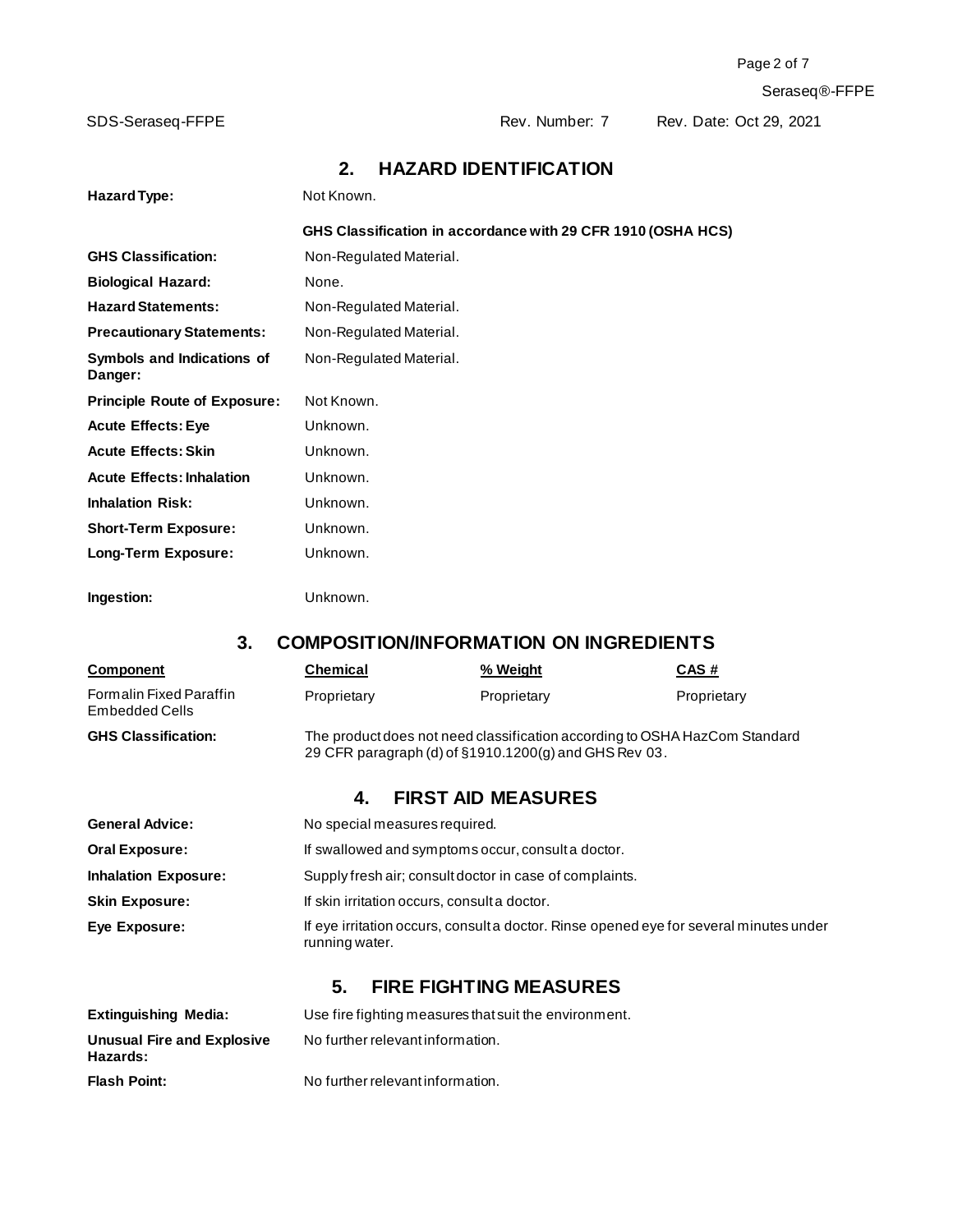| SDS-Seraseg-FFPE                                                        | Rev. Number: 7<br>Rev. Date: Oct 29, 2021                                                                                                                                  |
|-------------------------------------------------------------------------|----------------------------------------------------------------------------------------------------------------------------------------------------------------------------|
| <b>Auto Ignition Temperature:</b>                                       | No further relevant information.                                                                                                                                           |
| <b>Flammability Statement:</b>                                          | No further relevant information.                                                                                                                                           |
| <b>Specific Hazards Arising</b><br>from the Chemical:                   | No further relevant information.                                                                                                                                           |
| <b>Protective Equipment and</b><br><b>Precautions for Firefighters:</b> | As in any fire, wear self-contained breathing apparatus pressure-demand (NIOSH)<br>approved or equivalent) and full protective gear to prevent contact with skin and eyes. |

## **6. ACCIDENTAL RELEASE MEASURES**

| <b>Personal Precautions:</b>      | Not required.                                                                                                                                                       |
|-----------------------------------|---------------------------------------------------------------------------------------------------------------------------------------------------------------------|
| <b>Environmental Precautions:</b> | Do not allow to enter sewers/surface or ground water.                                                                                                               |
| <b>Method of Containment:</b>     | Absorb with liquid-binding material (i.e. sand, diatomite, acid binders, universal binders,<br>sawdust). Dispose of the collected material according to regulations |
| <b>Method of Clean-up:</b>        | Same as above.                                                                                                                                                      |
| <b>Other Information:</b>         | See Section 7 for information on safe handling. See Section 8 for information on personal<br>protection equipment. See Section 13 for disposal information.         |

## **7. HANDLING AND STORAGE**

**Handling:** Wear appropriate PPE. Refer to Section 8. Handle in accordance with good industrial hygiene and safety practice. Wash hands before breaks and at the end of workday. Do not eat, drink or smoke during use. Emergency eye wash stations and safety showers should

**Storage:** Store as labeled.

## **8. EXPOSURE CONTROL**

be available in the immediate vicinity of any potential exposure.

| <b>Respiratory Protection:</b> | Not required.                         |
|--------------------------------|---------------------------------------|
| <b>Eye Protection:</b>         | Goggles recommended during refilling. |
| <b>Skin Protection:</b>        | Wear protective gloves.               |
| Ingestion:                     | Harmful if Swallowed.                 |

# **9. PHYSICAL AND CHEMICAL PROPERTIES**

| Appearance:                       | Liquid                               |
|-----------------------------------|--------------------------------------|
| <b>Physical State:</b>            | Clear                                |
| Odor:                             | Odorless                             |
| <b>Odor Threshold:</b>            | Not determined                       |
| pH:                               | Not applicable                       |
| <b>Boiling Point:</b>             | ≥100 °C (≥212 °F)                    |
| <b>Evaporation Rate:</b>          | Not determined                       |
| <b>Vapor Density:</b>             | Not determined                       |
| <b>Vapor Pressure:</b>            | @ 20 °C (68 °F):23 hPa (≤17.3 mm Hg) |
| <b>Relative Density:</b>          | Not determined                       |
| <b>Auto-Ignition Temperature:</b> | Product is not self-igniting         |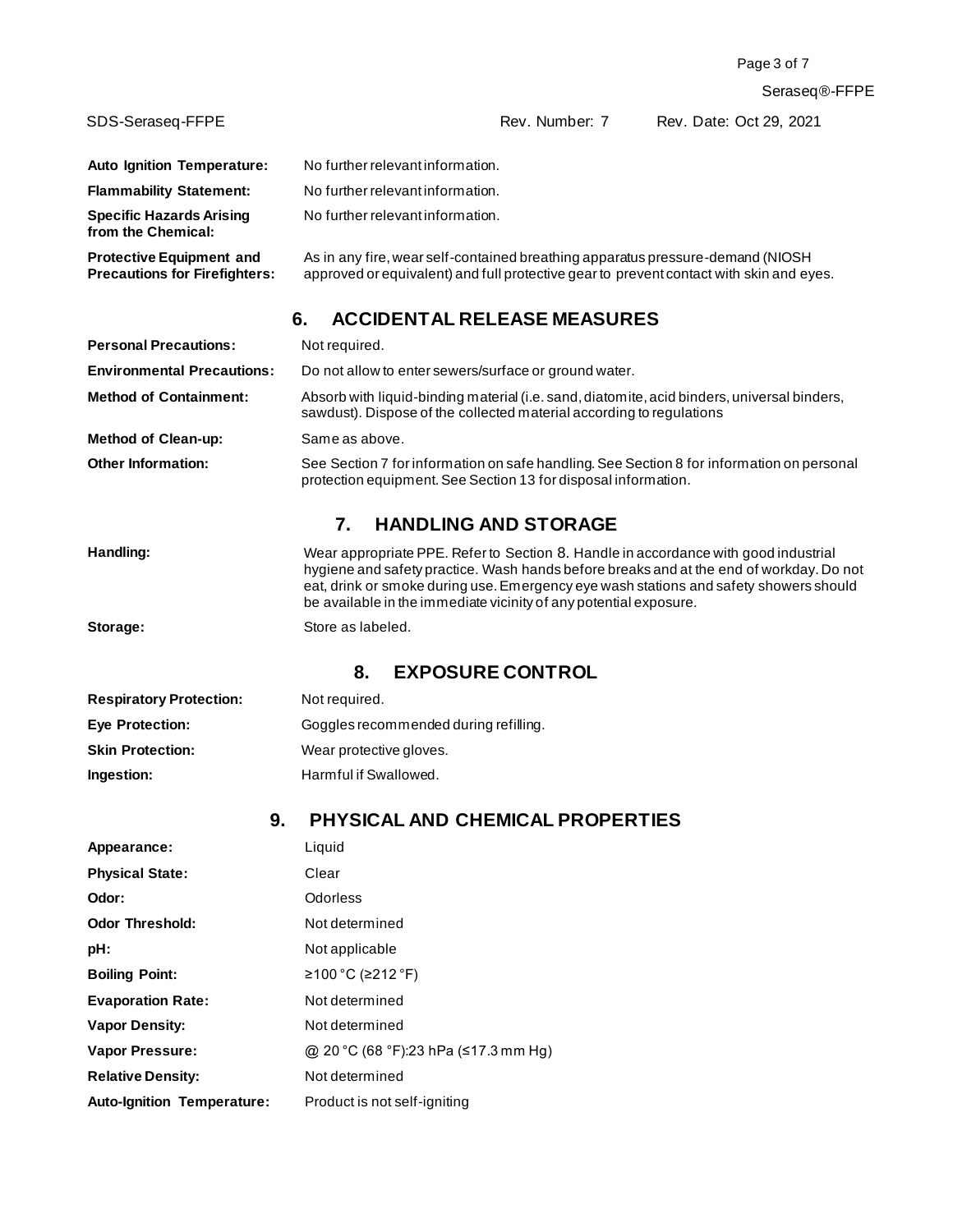SDS-Seraseq-FFPE Rev. Number: 7 Rev. Date: Oct 29, 2021

| <b>Water Solubility:</b>      | $96.5 \%$                                                  |
|-------------------------------|------------------------------------------------------------|
| <b>Flammability:</b>          | Not applicable                                             |
| <b>Flash Point:</b>           | None                                                       |
| Viscosity:                    | Not determined                                             |
| <b>Oxidizing Properties:</b>  | Not determined                                             |
| <b>Explosive Properties:</b>  | Product does not present an explosion hazard               |
| <b>Additional Parameters:</b> | See Datasheet/Product Insert for other Product Information |
|                               |                                                            |

# **10. STABILITY AND REACTIVITY**

| <b>Chemical Stability:</b>                           | No further relevant information available |
|------------------------------------------------------|-------------------------------------------|
| <b>Conditions to Avoid:</b>                          | No further relevant information available |
| <b>Incompatibility Materials to</b><br>Avoid:        | No further relevant information available |
| <b>Hazardous Decomposition</b><br><b>Products:</b>   | No dangerous decomposition products known |
| <b>Hazardous Polymerization:</b>                     | No further relevant information available |
| <b>Possibility of Hazardous</b><br><b>Reactions:</b> | No further relevant information available |

# **11. TOXICOLOGY MEASURES**

#### **Acute Toxicity**

The toxicological risks are minor due to the low concentration of hazardous ingredients. 50-00-0 Formaldehyde. The following toxicological information is for the hazardous ingredient in pure form.

| LD50 Oral:              | $>$ 200 mg/kg (Rat)  |
|-------------------------|----------------------|
| LD50 Dermal:            | No irritating effect |
| <b>LC50 Inhalation:</b> | No irritating effect |

| <b>Chronic Toxicity</b>       |              |
|-------------------------------|--------------|
| Carcinogenicity:              | Formaldehyde |
| Irritation:                   | Not known    |
| Corrosivity:                  | Not known    |
| Sensitization:                | Not known    |
| <b>Neurological Effects:</b>  | Not known    |
| <b>Mutagenic Effects:</b>     | Not known    |
| <b>Reproductive Effects:</b>  | Not known    |
| <b>Developmental Effects:</b> | Not known    |
| <b>Target Organ Effects:</b>  | Not known    |
| Other adverse effects:        | Not known.   |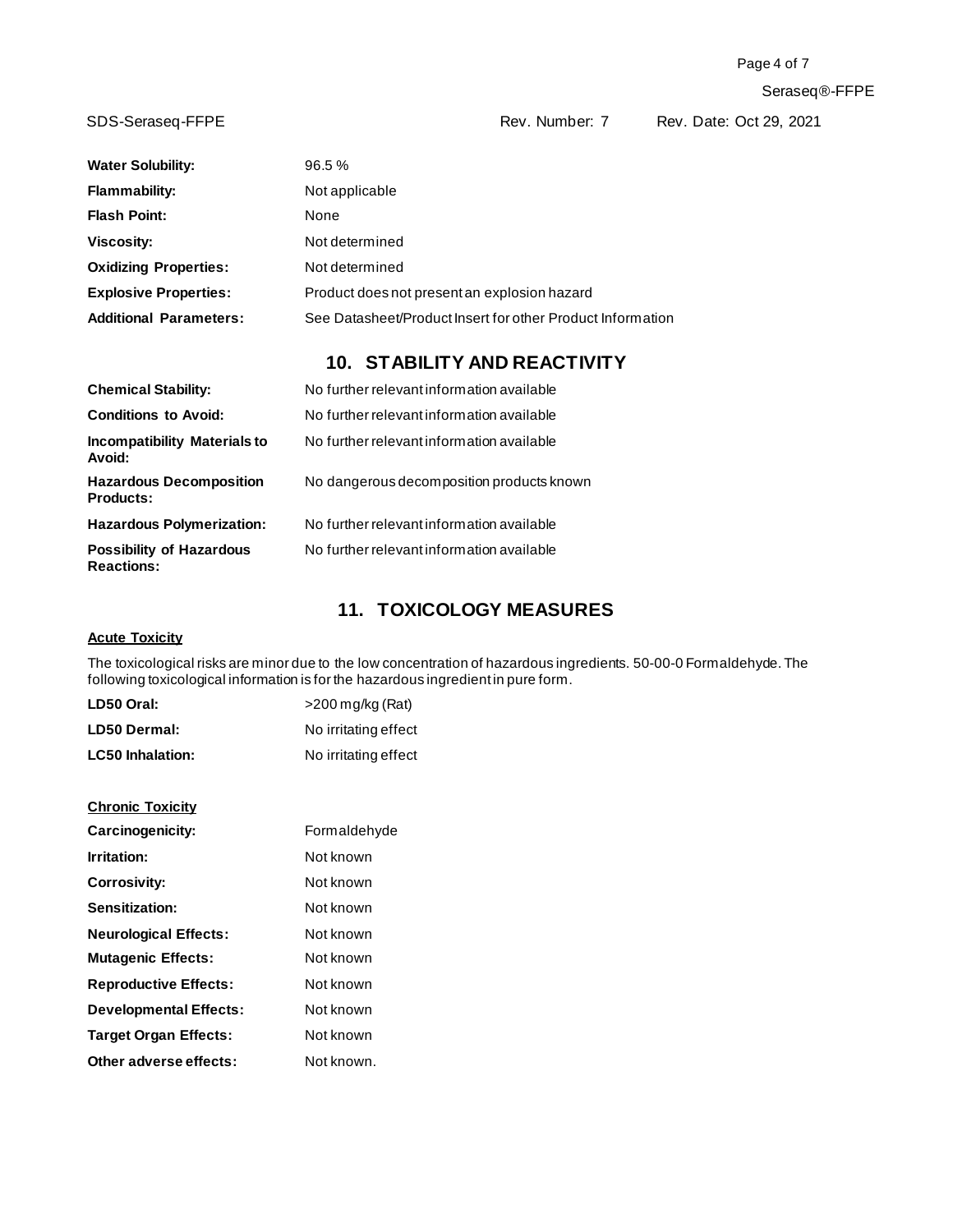Page 5 of 7

Seraseq®-FFPE

SDS-Seraseq-FFPE Rev. Number: 7 Rev. Date: Oct 29, 2021

## **12. ECOLOGICAL MEASURES**

| Ecotoxicity:                                     | No further relevant information available                                                          |  |
|--------------------------------------------------|----------------------------------------------------------------------------------------------------|--|
| <b>Persistence/Degradability:</b>                | No further relevant information available                                                          |  |
| <b>Mobility in Environmental</b><br>Media:       | No further relevant information available                                                          |  |
| <b>Bioaccumulation /</b><br><b>Accumulation:</b> | No further relevant information available                                                          |  |
|                                                  | <b>13. DISPOSAL MEASURES</b>                                                                       |  |
| <b>Waste Disposal Method:</b>                    | Smaller quantities can be disposed of with household waste.                                        |  |
| <b>Contaminated Packaging:</b>                   | Disposal must be made according to official regulations.                                           |  |
| <b>US EPA Waste Number:</b>                      | Observe all federal, state and local environmental regulations when disposing of this<br>material. |  |
|                                                  | <b>14. TRANSPORTATION MEASURES</b>                                                                 |  |
| DOT:                                             | Non-Regulated Material                                                                             |  |
| IATA:                                            | Non-Regulated Material                                                                             |  |
| ADR (road)/ RID (rail):                          | Non-Regulated Material                                                                             |  |
| IMDG (sea):                                      | Non-Regulated Material                                                                             |  |

**General Transport**  Non-Regulated Material

## **15. REGULATORY MEASURES**

**This product is a mixture that may contain one or more hazardous chemicals. The hazardous ingredients listed are only those as required by 29 CFR 1910.1200 (OSHA HCS).**

#### **SARA 313**

**Regulations**

Section 313 of Title III of the Superfund Amendments and Reauthorization Act of 1986 (SARA). This product contains chemical or chemicals which are subject to the reporting requirements of the Act and Title 40n of the Code of Federal Regulations, Part 372. SARA Section 311/312

#### **Clean Air Act, Section 112 Hazardous Air Pollutants (HAPs) (See 40 CFR 61)**

This product contains no chemicals which are subject to the reporting requirements of the Clean Air Act.

#### **State Regulations**

#### **California Proposition 65:**

This product contains the following Proposition 65 chemicals The product contains Formaldehyde known to cause Cancer.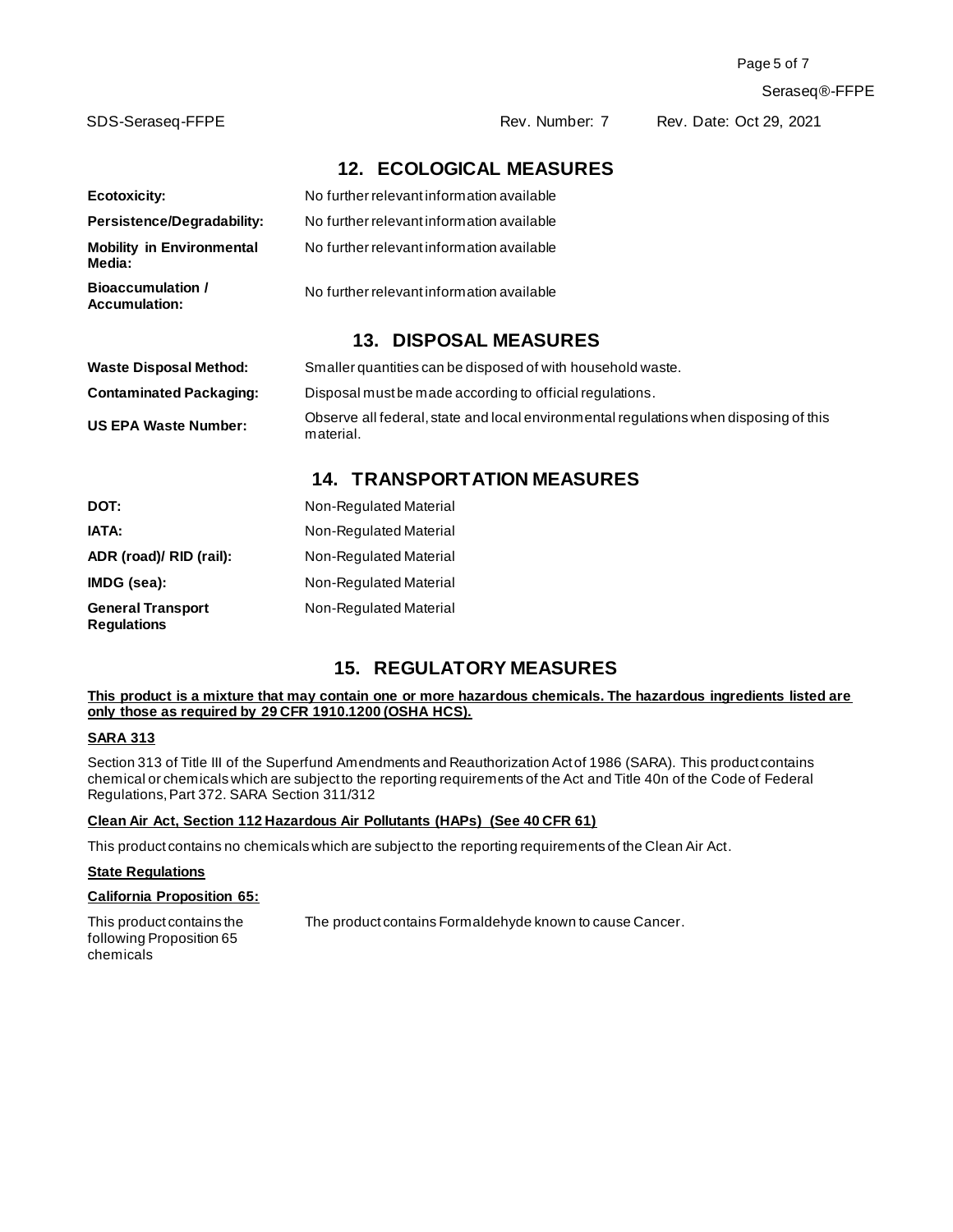SDS-Seraseq-FFPE Rev. Number: 7 Rev. Date: Oct 29, 2021

| <b>State Right to Know Act</b>   |                |            |
|----------------------------------|----------------|------------|
| <b>Chemical Name:</b>            | Formaldehyde   | Glycerol   |
| <b>Massachusetts:</b>            | Listed         | Listed     |
| New Jersey:                      | Listed         | Listed     |
| Pennsylvania:                    | Listed         | Listed     |
| New York:                        | Listed         | Listed     |
| Rhode Island:                    | Listed         | Listed     |
| <b>International Inventories</b> |                |            |
| <b>Chemical Name:</b>            | Formaldehyde   | Glycerol   |
| <b>TSCAL:</b>                    | Listed         | Listed     |
| DSL:                             | Listed         | Listed     |
| <b>NDSL:</b>                     | Not Listed     | Not Listed |
| <b>EINECS:</b>                   | Listed         | Listed     |
| <b>CHINA:</b>                    | Listed         | Listed     |
| <b>KECL:</b>                     | Listed         | Listed     |
| <b>JAPAN:</b>                    | Listed         | Listed     |
| AICS:                            | Listed         | Listed     |
| <b>EU Regulations</b>            |                |            |
| Annex I Index #:                 | Not applicable |            |

| <b>Classification:</b> | Non regulated |
|------------------------|---------------|
|                        |               |

### **REACH (EU) 1907/2006**

| The product does not contain SVHC substances per REACH |                                                                                                                                                                             |
|--------------------------------------------------------|-----------------------------------------------------------------------------------------------------------------------------------------------------------------------------|
| <b>Hazard Statements:</b>                              | Not Regulated                                                                                                                                                               |
| <b>Precautionary Statements:</b>                       | Not Regulated                                                                                                                                                               |
| Symbols and Indications of<br>Danger:                  | Not Regulated                                                                                                                                                               |
| <b>Specific Concentration</b><br>Limits:               | Limits for Formaldehyde                                                                                                                                                     |
|                                                        | Eye Irrit. 2; H319: 5 % ≤ C < 25 %<br>STOT SE 3: H335: $C \ge 5\%$<br>Skin Corr. 1B; H314: C ≥ 25 %<br>Skin Irrit. 2; H315: 5 % ≤ C < 25 %<br>Skin Sens. 1; H317: C ≥ 0.2 % |